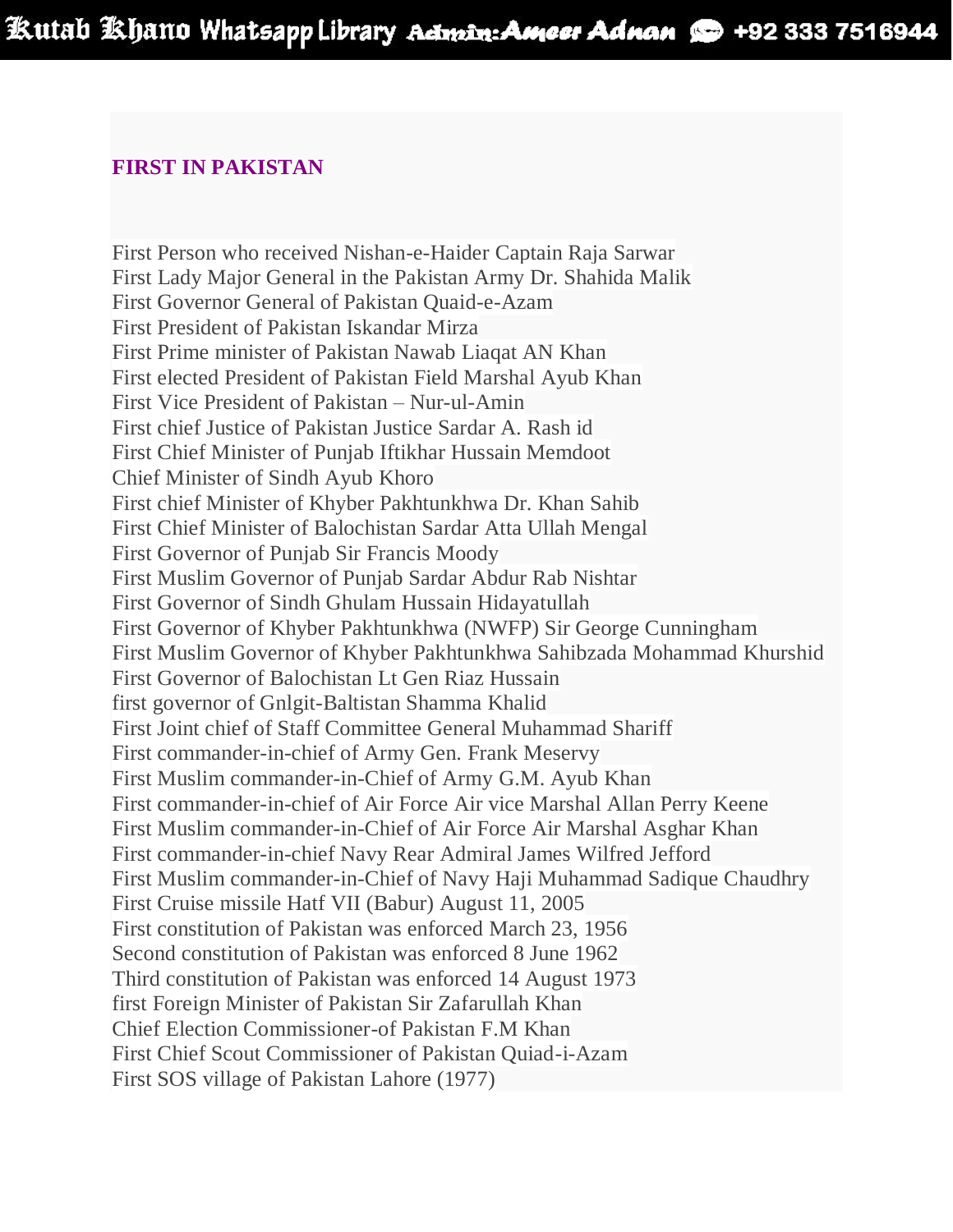Pakistan first private Channel STN(1990) First Pakistani postal stamp issued July 1948 First constructed Barrage of Pakistan Sukkur Barrage (1932) First DNA Test laboratory Islamabad (March, 2006) First Motorway of Pakistan constructed in 1997 Islamabad-Lahore Motorway First governor of State Bank of Pakistan Zahid Hussein First martial law was imposed in Pakistan 7 October 1958 First captain of Pakistani cricket team Hafeez Kardar First female chancellor in the Pakistan Begum Ra'na Liaqat AN Khan First female vice chancellor in Pakistan Najma Najam First female university in Pakistan Fatima Jinnah Women University First female golf champion in Pakistan Shehzadi Gulfam First female representative of Pakistan in the UN Shaista Ikramuliah First female prime minister who is assassinated Benazir Bhutto First Pakistan to win the prestigious Pulitzer Prize Adrees Latif First female governor State Ban.k of Pakistan Shamshad Akhtar First women pilot in Pakistan Shukriya Khanam First Secretary General of Pakistan Ch. Muhammad All First Administrator of Karachi Syed Hasham Raza First Chairman of senate Habib Ullah Khan President of first Constituent Assembly of Pakistan Quaid-e-Azam First female deputy speaker in Pakistan Begum Jahanara Shahnawaz First female Member of Parliament Begum Shaista Suhrawady Ikramullah First female minister of education Begum Mahmooda Salim Khan First female Minister of Population Dr. Attiya Inayatullah First Pakistan minister of information Syeda Abida Hussain First female Pakistani minister of finance Benazir Bhutto First female minister of law and human rights Shahida Jamil First female "foreign ministry spokesperson TasleemAslam Firstprivate Airline of Pakistan Hajyery Airline First public airline of Pakistan Orient Airline First capital of Pakistan Karachi First TV station Lahore First Nuclear reactor of Pakistan Karachi nuclear power plant 1972 First Chairman of the Senate Habib Ullah Khan First Woman Judge of High Court in Pakistan Majida Razvi First Speaker of Constitution Assembly Molvi Tameez ud Din First sports channel of Pakistan Super Geo

First Pakistani who received noble prize Dr. Abdus Salam (1979 in Physics)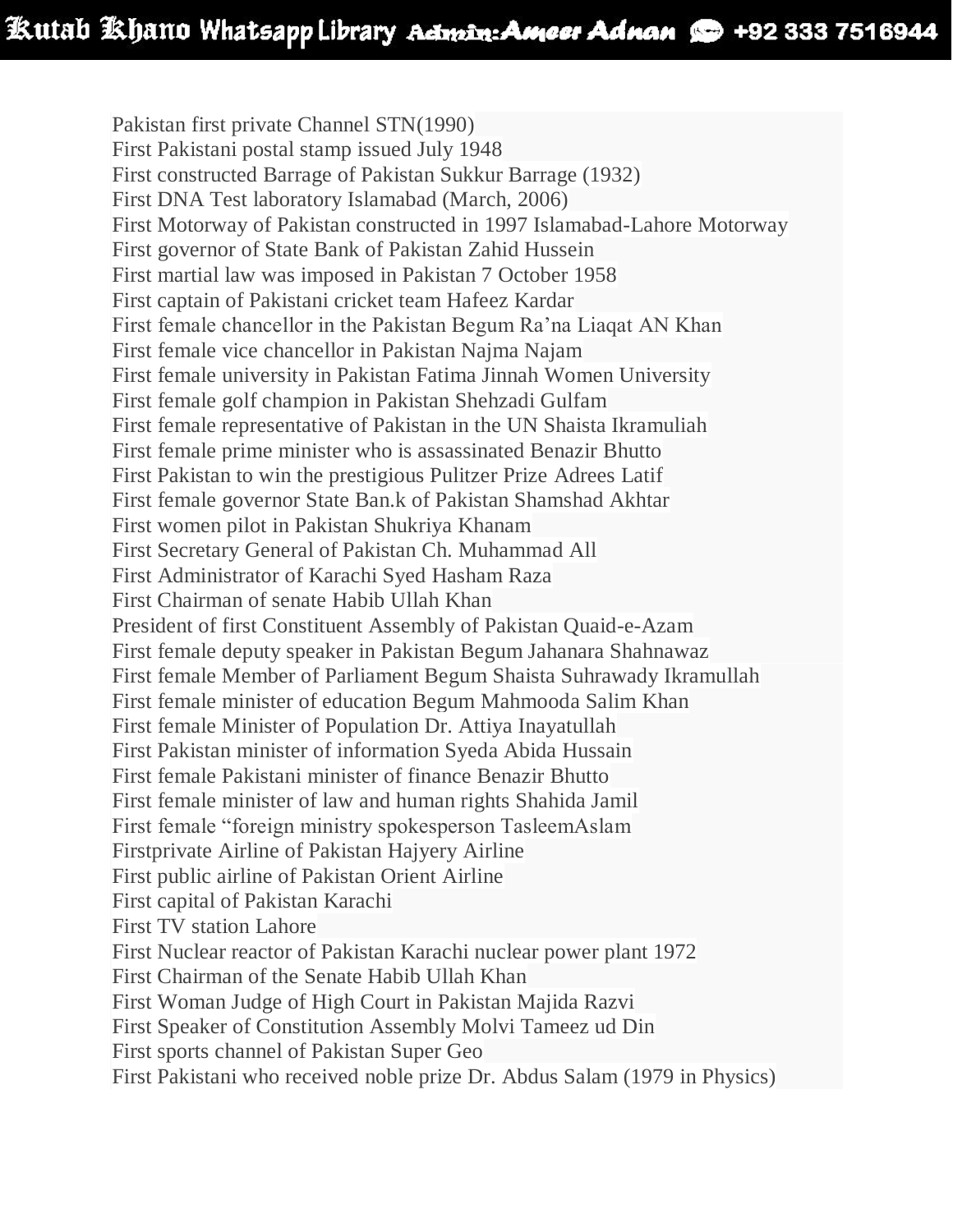First Pakistani who received Lenin Prize Faiz Ahmad FaizJI 961 ) First woman Prime Minister in Pakistan Benazir Bhutto Youngest Prime Minister Benazir Bhutto First speaker of National Assembly Fahmeeda Mirza First Finance Minister of Pakistan Ghulam Muhammad First Interior Minister of Pakistan Fazlur Rehman

- 1. First state to join Pakistan was BahawulPur, 1954.
- 2. Pakistan opened its first embassy in Iran.
- 3. Egypt was first to open its embassy in Pakistan. (chk)
- 4. First governor of State Bank Zahid Hussain.
- 5. Iran was first to recognize Pakistan.
- 6. First lady federal minister Vikarun Nisa Noor (Tourism).
- 7. First Lady governor Rana Liaquat Ali (Sindh) 1973-1976.
- 8. Pak: cricket team first visited England.(
- 9. First captain of cricket team Abdul Hafeez Kardar.
- 10. First century Nazar Mohammd against India in 1954 in Lacknow.
- 11. First Woman University is located in Rawalpindi.
- 12. First governor of Punjab=Francis Moody.
- 13. First CM of Punjab=Iftikhar Hussain Mamdot.
- 14. First Governor of Sindh=Ghulam Hussain Hidayatullah.
- 15. First CM of Sindh=Ayub Khoro.
- 16. First Governor of Baluchistan=Lt: General Riaz Hussain.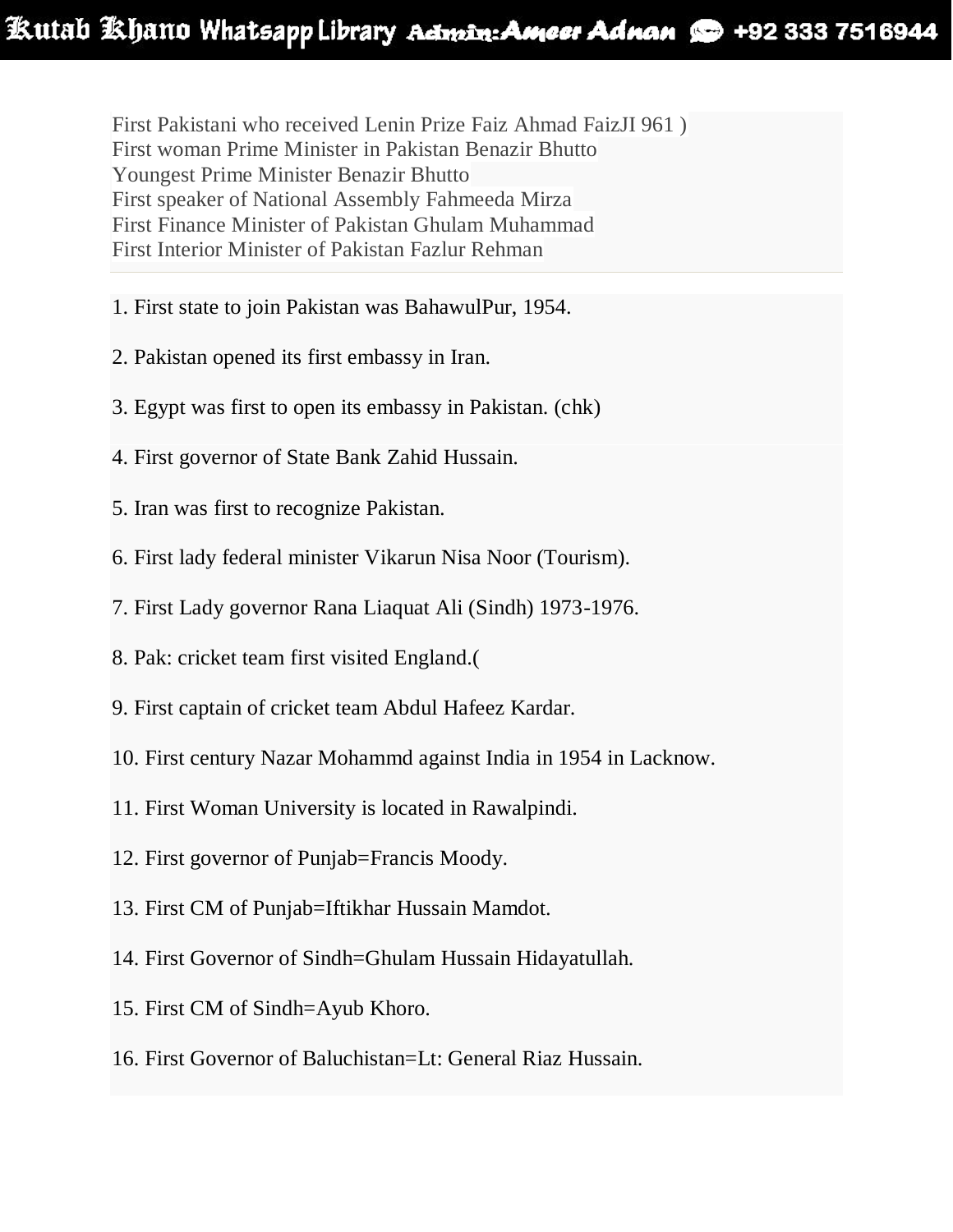- 17. First CM of Baluchistan=Attaullah Mengal.
- 18. First Chief Justice of Pak: Sir Abdur Rasheed.
- 19. First PM of Azad Kashmir=Abdul Hamid Khan.
- 20. First President of AJK=Sardar Ibrahim Khan.
- 21. First Commander-in-Chief of Pak: Army was Frank Miservi.
- 22. First chairman Joint Chiefs of Staff Committee was General Mohd: Sahrif.
- 23. First chief of Staff of armed forces was General Tikka Khan.
- 24. First governor State Bank was Zahid Hussain.
- 25. First daily newspaper is Amroz 1947.
- 26. First lady pilot was Shukriya Khanum.
- 27. First museum of Pak established in Karachi in 1950.
- 28. First Bank was Habib Bank (7th August, 1947)
- 29. First Agriculture Reforms in Pak: Jan: 24, 1959.
- 30. First Chief Election Commissioner of Pak: Mr. Khan F.M.Khan (25th March, 1956)
- 31. Election Commision was created on 23rd March, 1956 under Article 137 of 1956 consititution.
- 32. First Muslim Commander in Chief of Pak: Ayub Khan.
- 33. First Radio Station established was of Karachi.
- 34. First T.V station was setup at Lahore on Nov: 26, 1964.
- 35. First lady Lady Major General in Pak: Dr. Shahida Malik.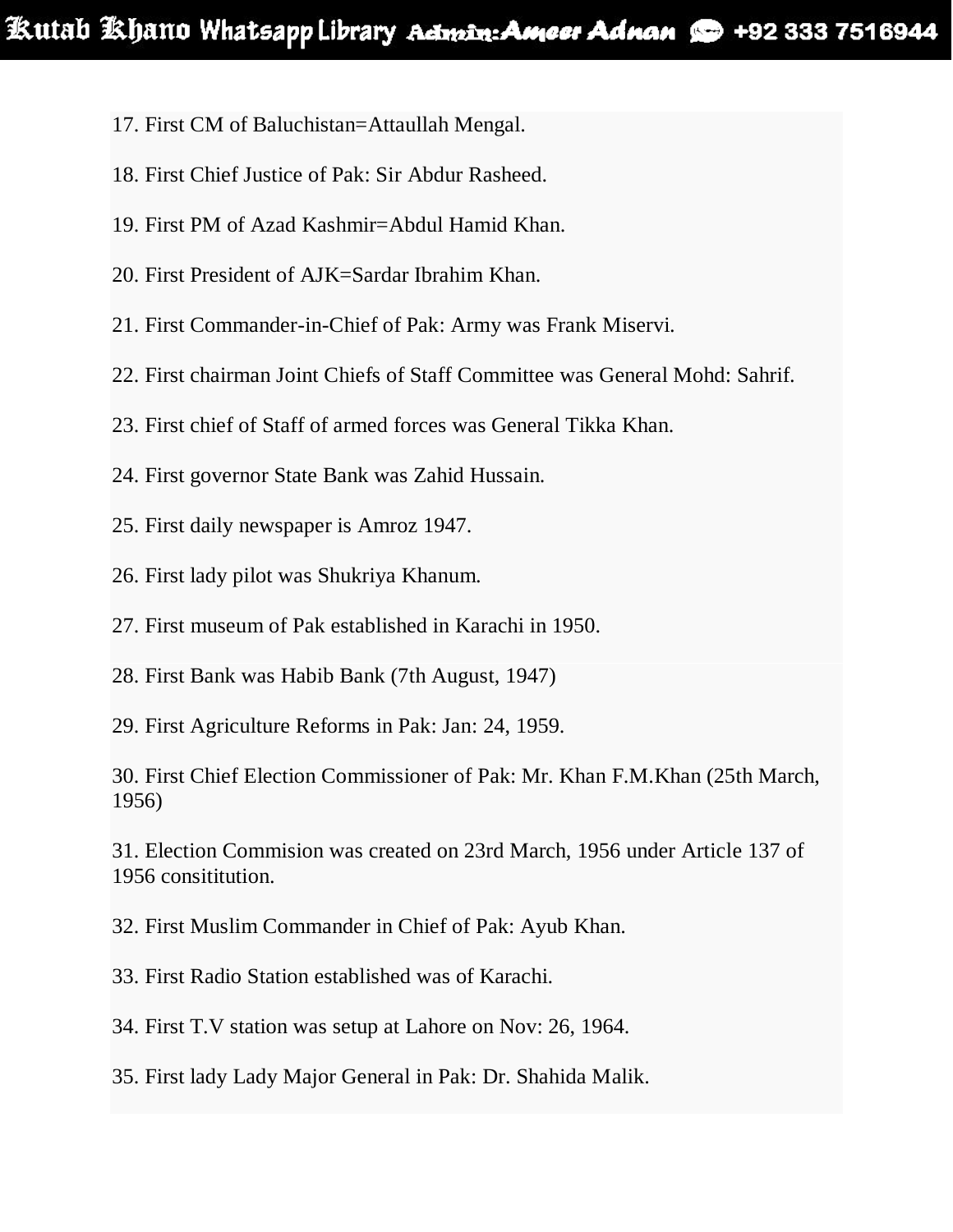- 36. First Space satellite was launched by Pak: in 1990.
- 37. First private TV Channel STN launched in 1990.
- 38. First Chairman Senate was Habibullah Khan.
- 39. First woman judge of High Court: Majida Rizvi.
- 40. First constructed barrage of Pak: Sukkur Barrage.
- 41. First Secretary General of Pak: Ch: Mohd: Ali.
- 42. Agro museum is at Lailpur.
- 43. First bio-gas plant was installed in 1974.
- 44. First woman bank established on Dec: 1, 1989.
- 45. Badshahi mosque built in 1670 A.D.
- 46. Designataion of GG changed into President on 23rd March, 1956.
- 47. Largest Hockey stadium is National Hockey Stadium Lahore.
- 48. First minority minister of Pak: Joginder Nath Mandal held the portfolio of law.
- 49. First Atomic Reactor established in Islamabad in 1956.
- 50. Largest railway tunnel is Khojak.
- 51. Smallest dam of Pak: Warsak dam.
- 52. Largest fort of Pak: "Rani Kot".
- 54. Nishan-e-Pak: is the highest civil award of Pak:
- 55. Second highest civil award is Hilal-e-Pak:
- 56. Ayub National Park (Rawalpinidi) is the largest Park in Pakistan.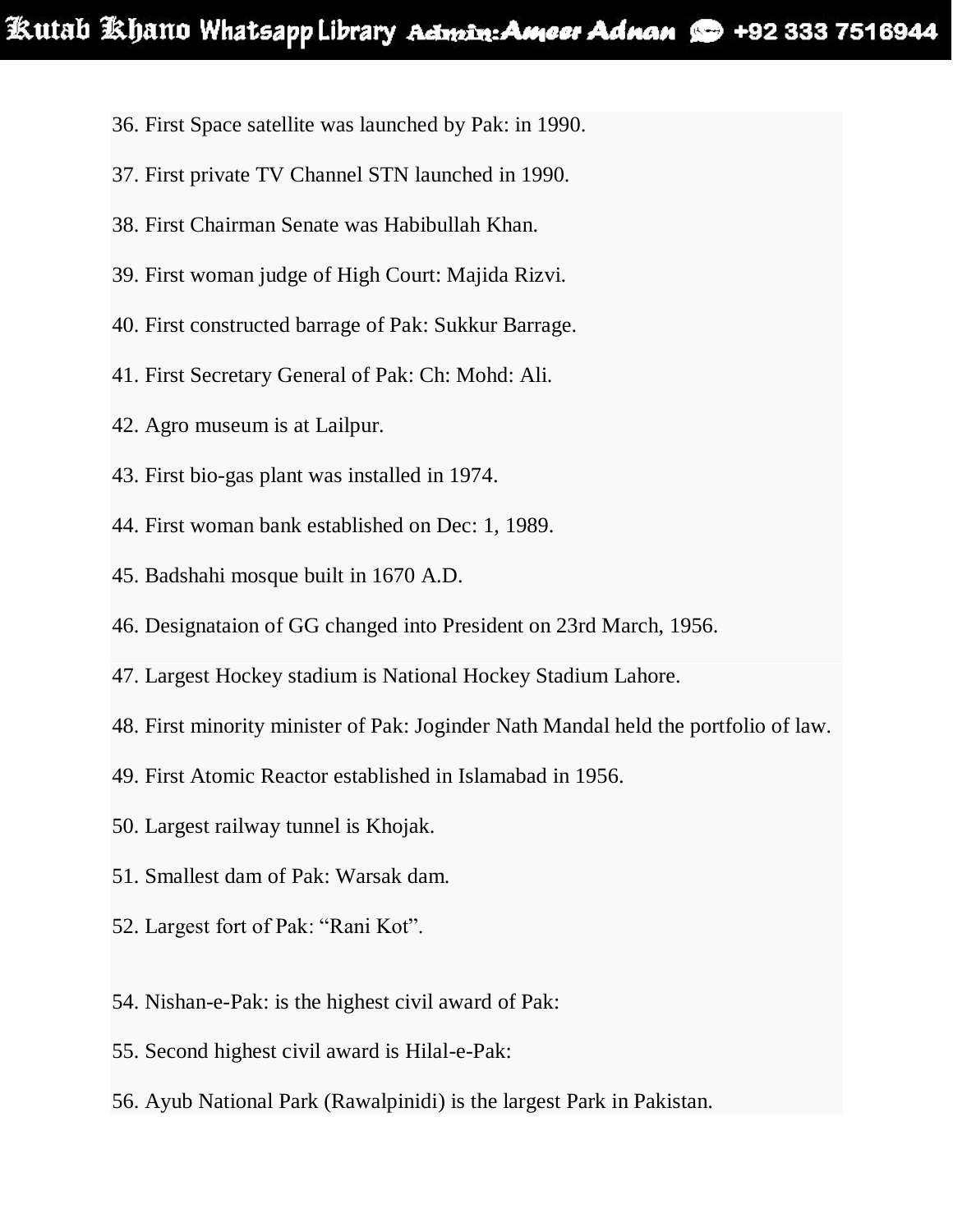- 57. Karachi Museum is the biggest in Pak
- 58. Largest Railway station is Lahore.
- 59. Highest Pass is Muztag Pass which connects Gilgit to Xinkiyang.

60. Largest canal is Lloyd Barrage Canal or Sukkur Barrage or Lance Down Pull built in 1936.

61. Largest Cement Plant is Lucky Cement Plant near Luki Marwat.

- 62. Largest road is Shahrah-e-Pak:
- 63. Shortest river is Ravi.
- 64. Smallest division is Karachi.
- 65. Largest division is Kalat.
- 66. Largest division of Sindh is Therparkar.
- 67. Habib Bank Plaza Karachi has 23 stories (345 ft)
- 68. Minar-e-Pak: is 196 ft, 8 inches high.
- 69. Pakistan has its longest boundary with Afghanistan.
- 70. Pakistan is 34th largest country in the world, 6th population wise.
- 71. Smallest civil award is Tamg-e-Khidmat.
- 72. First census of Indo-Pak: 1881.
- 73. Highest dam is Mangla dam.

74. Pak: expedition to Antarctica reached on 5 Jan, 1991 established Jinnah Research Station

75. Longest tenure as Governor General was Ghulam Mohammad.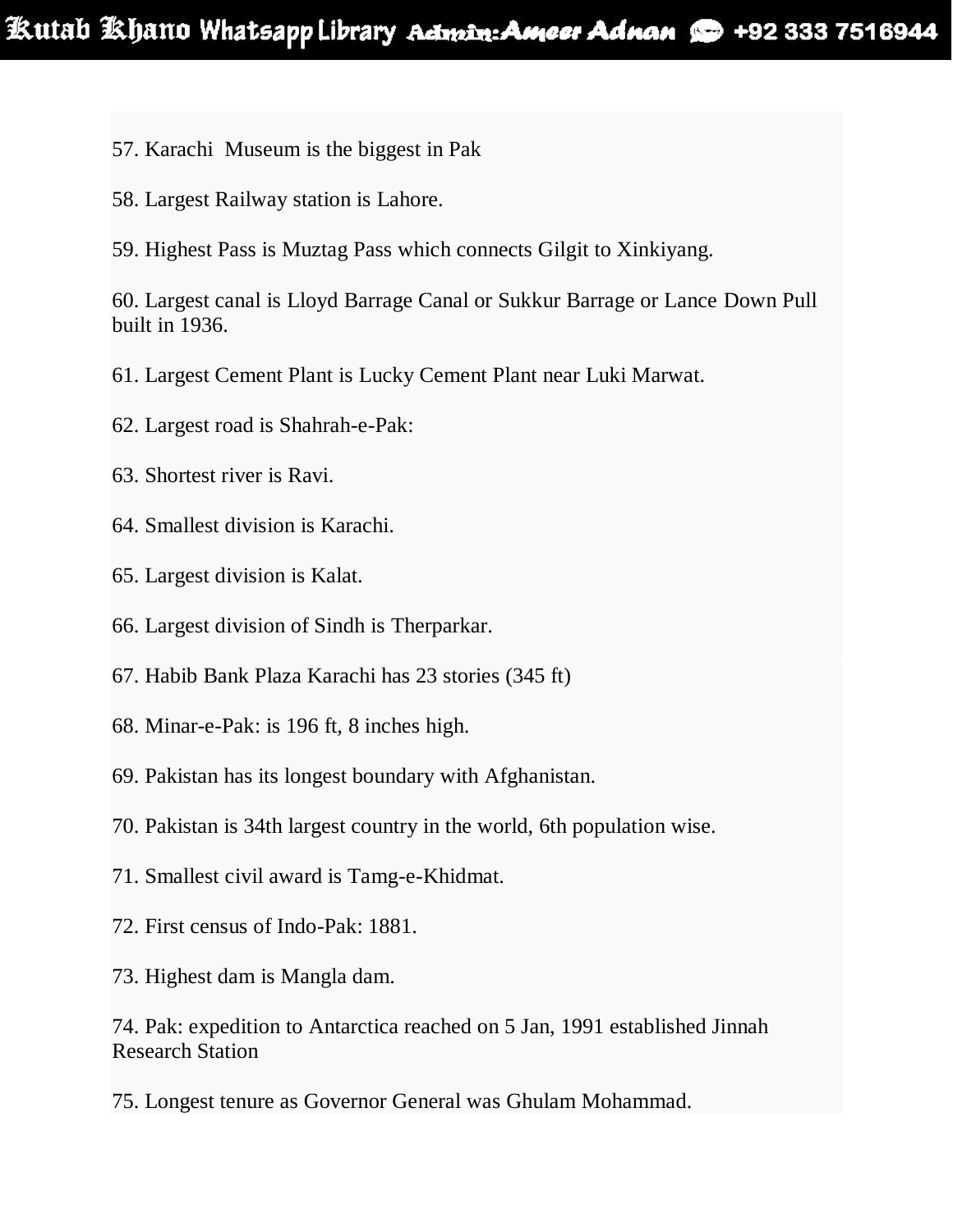- 76. Longest tenure as President was Ayub Khan.
- 77. Longest period of rule was of Zia.
- 78. Longest tenure as PM was of Liaquat Ali
- 79. Shortest tenure as PM of Ayub Khan (3 days) then Shujaat Hussain (47 days).
- 80. Shortest tenure as President is of Bhutto.
- 81. Shortest tenure as Governor General is of Quaid.
- 82. Longest tenure as Governor General is of Ghulam Mohd:
- 83. Largest library is Quaid-e-Azam library.
- 84. Largest University is in Punjab.
- 85. Oldest university is in Punjab.

86. The only non-military shaheed to receive Nishan-e-Haider was Subaidar Lalik Jan he belonged to NLI.

87. Highest peak of Sulaiman mountains is Takht-e-Sulaiman.

- 88. Highest peak is K2 (Goodwin Austin 5,611 meters)
- 89. 2nd largest glacier of Pak: is Batura.
- 90. Largest Island of Pak: is Manora.
- 91. Smallest city is Jehlum.

92. Longest tunnel rail= Khojak (2.43 miles) (Baluchistan), road=Lowari Tunnel (5 miles), water=Warsak Dam Tunnel (3.5 miles).

- 93. Rainiest city is RawalPindi.
- 94. Rainiest place is Muree.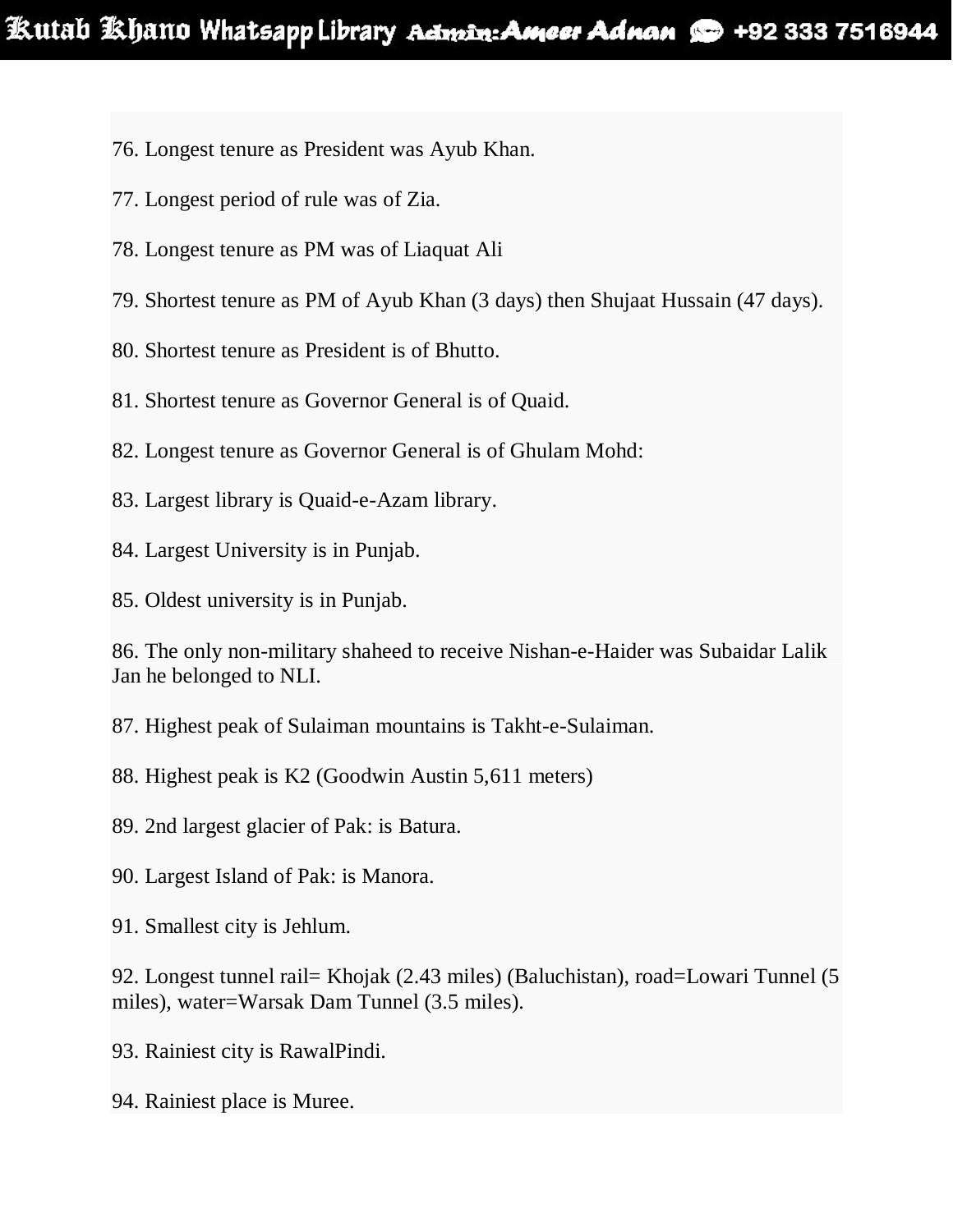- 95. First Medical College was Nishtar Medical College.
- 96. Smallest Dam is Warsak dam.
- 97. Largest mountain range is Karakoram.
- 98. First to receive Nishan-e-Hyder was Mohd: Sarwar Shaheed.
- 99. First private airline of Pakistan is Hajvari.
- 100. Pak's Second largest city is Lahore.
- 101. Abdur Rasheed was the first chief Justice of Pakistan.
- 102. Zafarullah khan was the first foreign minister of Pakistan.
- 103. Keenjhar is the largest man made lake in Pakistan.
- 104. Manchar Lake is the biggest lake of Pakistan.
- 105. Trich Mir is the highest peak of Hindu Kush.
- 106. Largest coal mine is in Quetta.
- 107. In Pakistan, first woman bank was established in the year 1989.
- 108. Pakistan's first geo-scientific laboratory is functioning in Islamabad.
- 109. The highest point of the Khyber Pass is Landhi Kotal.
- 110. The first atomic power station of Pakistan was installed in Karachi.

111. The First President of America who made an official visit to Pakistan was Dwight D. Eishenhower

- 112. Largest airline is PIA.
- 113. Largest airport is Quaid-e-Azam Internationl Airport, Karachi.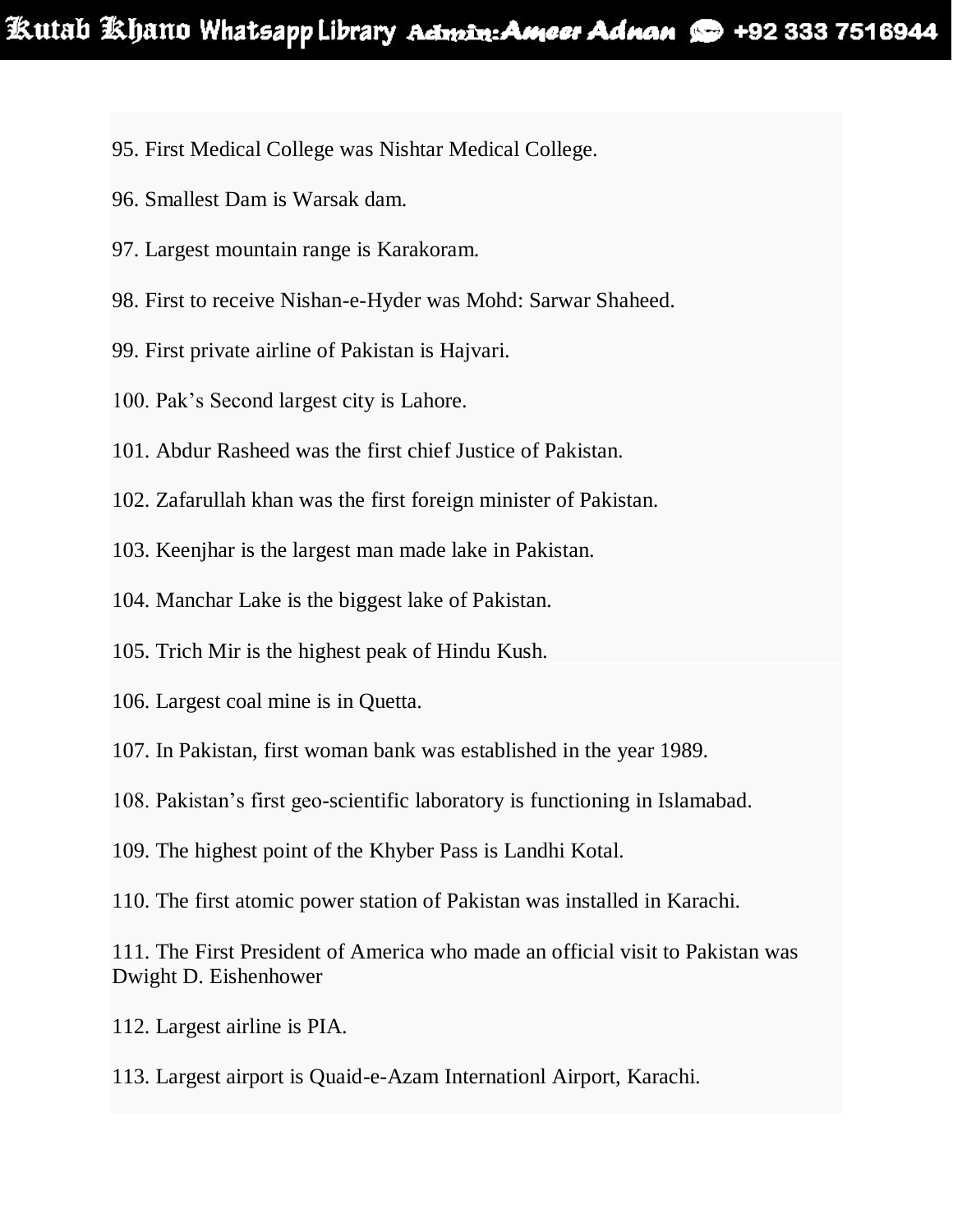- 114. Largest canal is Lloyd Barrage Canal.
- 115. Largest dam is Terbela.
- 116. Largest desert is Thar.
- 117. Largest district is Khuzdar (Baluchistan).
- 118. Largest industial unit is Pak: Steel Mill.
- 119. Largest industry is Textile.
- 120. Largest island is Manora (Karachi)
- 121. Largest Jungle is Changa Manga (Kasur).
- 122. Largest lake (artificial) is Keenjhar.
- 123. Largest lake (natural) is Manchar.
- 124. Largest library is Pujab Public Library, Lahore.
- 125. Largest mine is Salt Mines of Khewra.
- 126. Largest motorway is Lahore-Islamabad.
- 127. Largest museum is National Meseum, Karachi.
- 128. Largest circulated urdu newspaper is Jang, Enghish is The News.
- 129. Largest nuclear reactor is KANUPP, Karachi.
- 130. Largest oil field is Dhurnal Oil Field.
- 131. Largest park is Ayub National Park, Rawalpindi.
- 132. Largest Radio Station is Islamabad.
- 133. Largest university is Punjab University, Lahore.